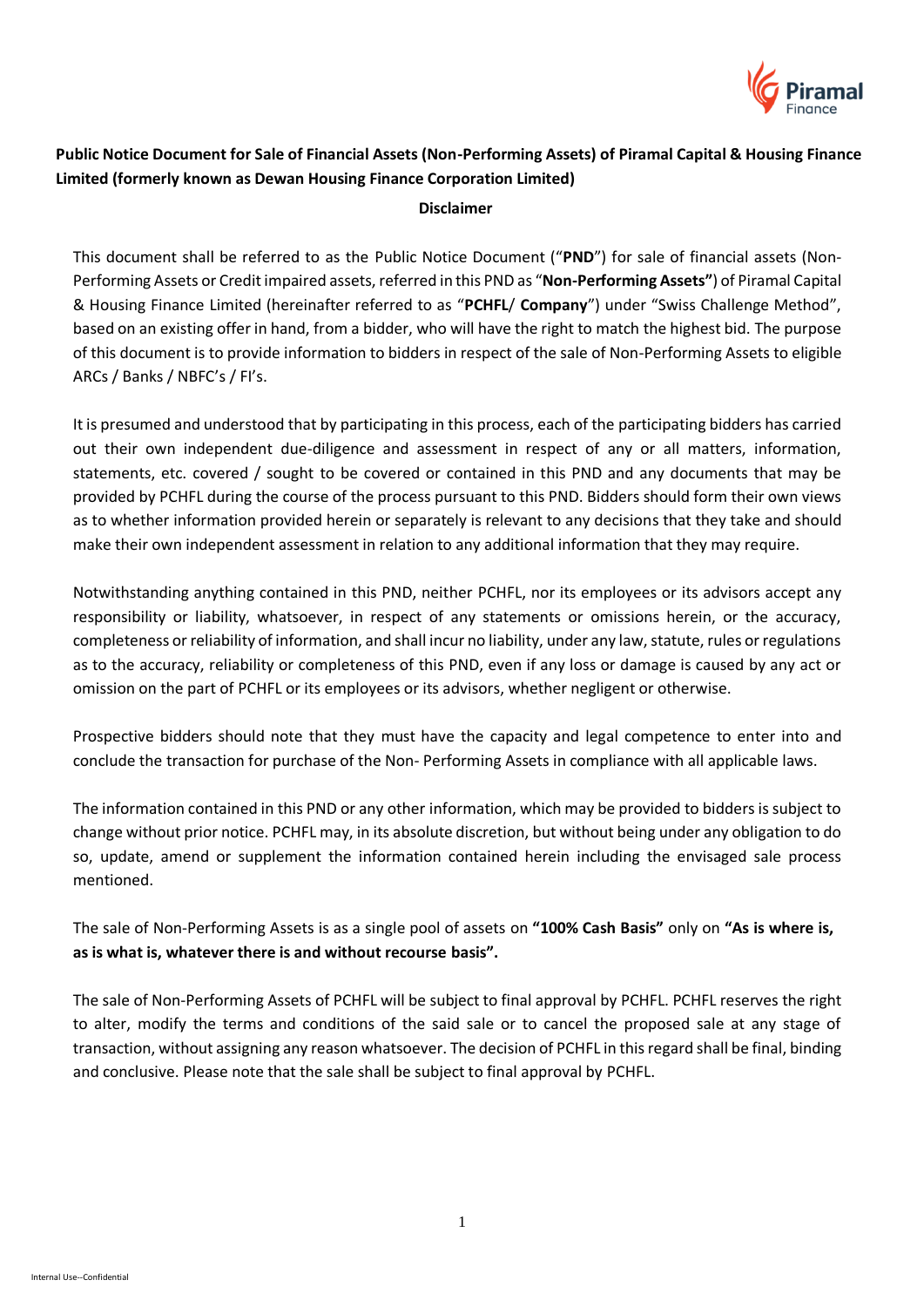

#### **Process for Submission of Expression of Interest**

### **A. Introduction**

Piramal Capital & Housing Finance Limited (formerly known as, Dewan Housing Finance Corporation Limited) (hereinafter referred to as "**PCHFL" / "Company**") is a housing finance company ("**HFC**") registered with the Reserve Bank of India ("**RBI**") and is *inter alia* in the business of lending.

### **B. About the Sale of Financial Assets (NPAs)**

PCHFL invites Expressions of Interest ("**EoI**") from eligible ARCs / Banks / FIs and NBFCs for the sale of its financial assets (Non-Performing Assets or Credit impaired assets, referred herein as "**Non-Performing Assets" / "NPAs**") as per the extant RBI Guidelines. These NPAs are being offered for sale as a single pool of assets on **"100% Cash Basis"** only and on "**As is where is, as is what is, whatever there is and without recourse basis**". The aggregate principal outstanding of Non-Performing Assets put up for sale has a gross value as on March 31, 2022, of approx. INR 2748,45,00,000 (Indian Rupees Two Thousand Seven Hundred Forty-Eight Crore Forty Five Lakhs only).

PCHFL is in receipt of a binding offer for acquisition of the NPAs from a bidder ("**Original Bidder**") for an overall purchase consideration of INR 275,00,00,000/- (Indian Rupees Two Hundred Seventy-Five Crores only) ("**Offer Amount**"). Details of the NPAs shall be shared after execution of NDA by bidder and submission of LOI.

| Sr. No         | <b>Activity</b>                                        | <b>Indicative Date</b>       |
|----------------|--------------------------------------------------------|------------------------------|
| $\mathbf{1}$ . | Sale Publication uploading on PCHFL's website.         | 10.06.2022                   |
| 2.             | Receipt of Letter of Intent and Non-Disclosure         | 14.06.2022                   |
|                | Agreement from interested participants.                |                              |
| 3.             | Completion of due diligence exercise                   | 21.06.2022                   |
| 4.             | Bidding for submission of final binding bids by way of | 24.06.2022                   |
|                | <b>EOI under Swiss Challenge</b>                       |                              |
| 5.             | Execution of the Assignment Agreements and Fund        | Within 7 (Seven)<br>working  |
|                | Transfer.                                              | days of conveying PCHFL's    |
|                |                                                        | successful<br>approval<br>to |
|                |                                                        | bidder.                      |
|                |                                                        |                              |
| 6.             | Cut-off date for successful bids (Cut-off date denotes | 10.06.2022                   |
|                | the date up to which all realization/ recoveries shall |                              |
|                | be retained by PCHFL).                                 |                              |

#### **C. Schedule of Sale Process**

PCHFL shall be entitled to, in its sole discretion cancel or change or extend any timelines indicated above and the same shall be fully binding on the participating bidders.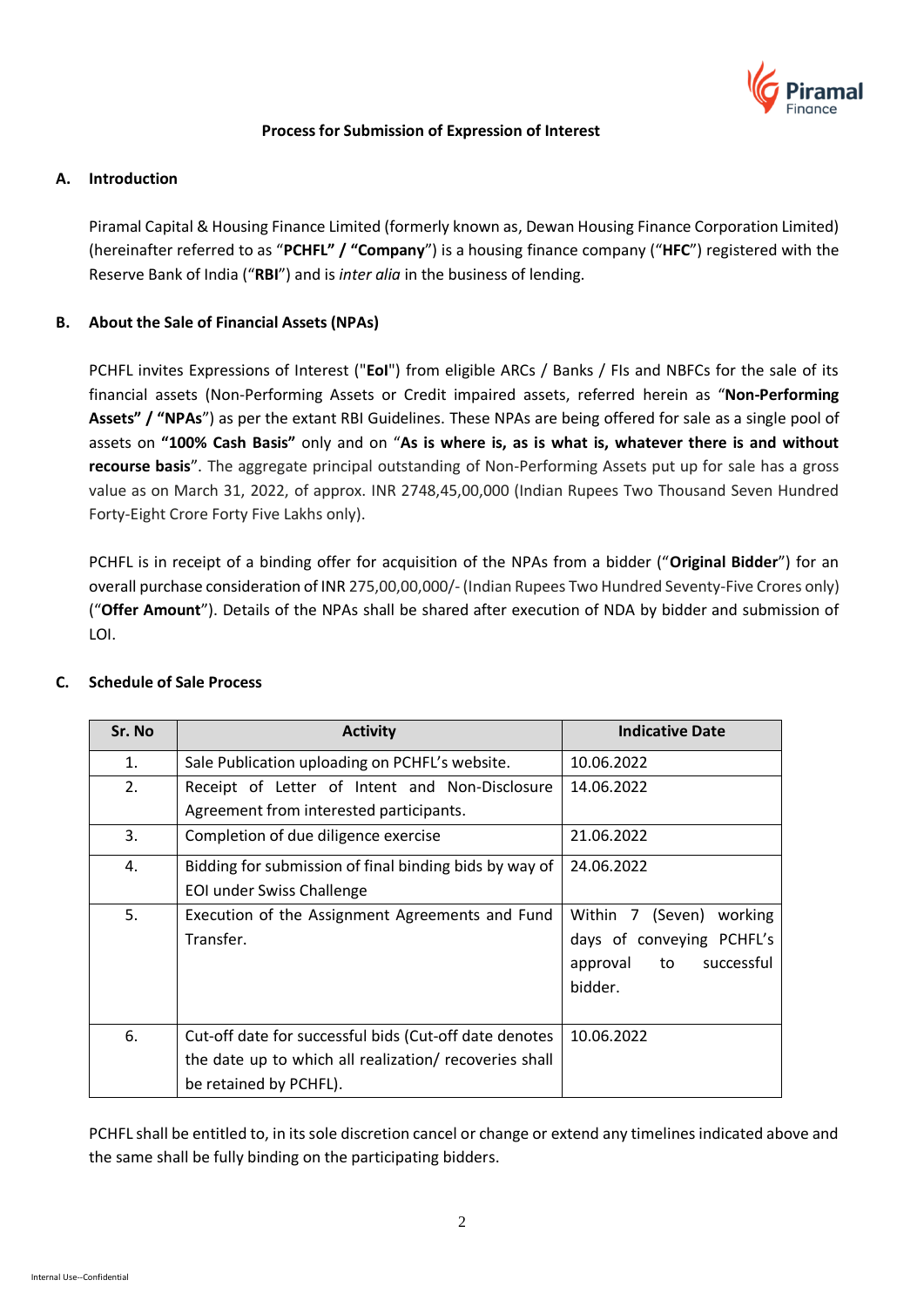

#### **D. Process for submission of Expression of Interest**

- 1. The eligible ARCs / Banks / Fls and NBFCs as per the extant RBI Guidelines, who are interested in participating in the sale process need to submit a Letter of Intent (As per **Annexure 1**) and Non-Disclosure Agreement ("**NDA**") (As per **Annexure 2**) to PCHFL in a sealed envelope to Piramal Capital & Housing Finance Limited, 601, 6th Floor, Amiti Building, Agastya Corporate Park, Kamani Junction, Opp. Fire Station, LBS Marg, Kurla (W) Mumbai MH 400070 addressed to Mr. Sunil Adukia and scanned copies of the same by e-mail to [sunil.adukia@piramal.com.](mailto:sunil.adukia@piramal.com) The drafts of the Letter of Intent and Non-Disclosure Agreement, as provided in Annexure 1 and Annexure 2 respectively, are final. PCHFL may entirely, at its own discretion, refuse to consider and/or accept any request from intending bidders for modifications in the said draft Letter of Intent and/or Non-Disclosure Agreement.
- 2. It is hereby clarified that the interested participants who submit the Letter of Intent and the NDA shall only be eligible to participate in the sale process.
- 3. The details of the NPAs will be made available on receipt of Letter of Intent and of NDA duly executed by the interested participant. Such information is furnished on the basis of the available data and shall not be deemed to be a representation of PCHFL about quality of assets. The prospective bidders shall conduct their own due diligence, investigation, analysis and independent verification.
- 4. Please note that the NPAs will be sold as a pool of assets.
- 5. After submission of Letter of Intent, Non-Disclosure Agreement and the demand draft, the prospective bidders shall, for conducting the due diligence, be given access to inspect the information and documents available with PCHFL of the NPAs though a Virtual Data Room or in physical form, as decided by PCHFL in its sole discretion. The relevant details in this regard will be communicated to the prospective bidders.
- 6. For any queries or any clarification regarding the process, the following persons can be contacted from 10:00 AM to 05:00 PM:

| <b>Name</b>  | <b>Contact Number</b> | Email Id                 |
|--------------|-----------------------|--------------------------|
| Nitin Goel   | M-9833679298          | nitin.goel@piramal.com   |
| Sunil Adukia | M-9821344611          | sunil.adukia@piramal.com |

- 7. The due diligence process can be conducted till 21.06.2022 after submission of the Letter of Intent, Non-Disclosure Agreement.
- 8. The interested participants can bid (Swiss Challenge) for the NPAs by submitting an EoI along with their bids (the minimum bid amount must be Offer Amount plus a mark-up of at least 5 % (five percent) over Offer Amount and must be in in Indian Rupees) as per the format given in **Annexure 3** on or before 05.00 PM (IST) on June 24, 2022 ("**Due Date**") in a sealed envelope super scribed with the words " Counter Bid for purchase of financial assets" to Mr Sunil Adukia at the registered office of PCHFL at 601, 6th Floor, Amiti Building,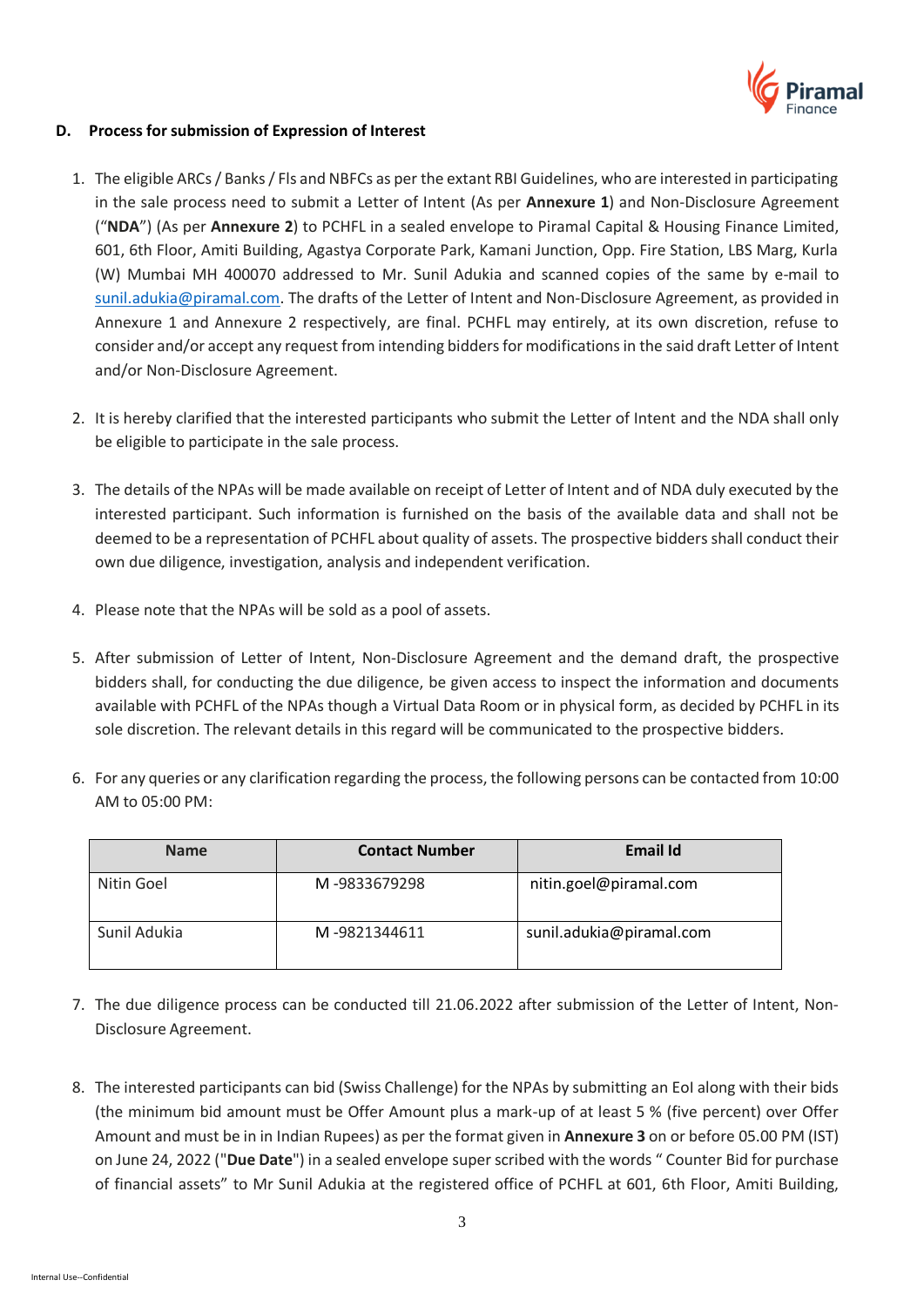

Agastya Corporate Park, Kamani Junction, Opp. Fire Station, LBS Marg, Kurla (W) Mumbai MH 400070. Along with the EoI, prospective bidders are required to pay a refundable/adjustable earnest money deposit ("**EMD**") of INR 25,00,00,000/- (Indian Rupees Twenty Five Crores only) through a demand draft drawn in favour of Piramal Capital and Housing Finance Limited. Full name, address & contact no. & e-mail ID of the interested prospective bidders should be mentioned at the back of the demand draft. EMD amount shall be adjusted in case of the highest/successful bidder and the EMD amount of remaining bidders will be returned at the address mentioned in the EOI (within 2 (two) working days of finalization of sale) to unsuccessful bidders or they can collect the same personally by visiting the registered office of PCHFL at 601, 6th Floor, Amiti Building, Agastya Corporate Park, Kamani Junction, Opp. Fire Station, LBS Marg, Kurla (W) Mumbai MH 400070. The EMD shall not carry any interest.

- 9. The EMD amount shall be liable for forfeiture without prior notice, if the successful bidder fails to adhere to the terms and conditions of the sale hereunder.
- 10.It would be deemed that by submitting the EoI, the prospective bidder has read, understood and has made a complete and careful examination of all the information given in this PND pertaining to the NPAs and has made its own due diligence in respect of the same and fully convinced and satisfied with the details of the loans and the title and marketability of the underlying securities involved. Neither PCHFL nor its employees or its advisors are responsible or liable for any of the consequences arising therein or relating to it.
- 11.Since the sale is under Swiss Challenge method, only counter bids are expected. The highest bid will be conveyed to the Original Bidder, who has submitted binding/final offer before bidding, to enable the Original Bidder to exercise its right to match the highest bid. If the Original Bidder either matches the highest bid or bids higher than the highest bid, such bid shall become the winning bid; else, the highest bid shall be the winning bid. The final decision to sell/transfer the NPAs accounts shall be of PCHFL.
- 12.Prospective bidders are expected to submit their bid with independent study and assessment in respect of the NPAs and value thereof before submitting their bids. By virtue of submission of the bid, it shall be deemed that the bidders have conducted their own independent due diligence at their own costs including verifying various legal proceedings, as well as ascertain the known and unknown liabilities, encumbrances and any other dues from concerned authorities or stakeholders to their satisfaction before submitting the bid irrespective of whether the documents/information provided in the due-diligence process disclose the foregoing or not. Any bid made shall be deemed to have been submitted after complete satisfaction of bidders thereto and/or all claims there against and due proper inspection and hence the participants shall not be entitled to make any representations or raise any query/objection to PCHFL as to the title or condition of the NPA or any part thereof or any liabilities/ encumbrances/ dues/ taxes/ levies irrespective as to whether they are disclosed or undisclosed.
- 13.The bidder is required to and must exercise utmost good faith, due care and diligence in preparation and submission of the bid and must ensure that all information provided therein is accurate and complete.
- 14.It should however be noted that PCHFL does not make any representation as to the correctness, validity or adequacy, sufficiency or otherwise of any such information pertaining to liabilities, encumbrances and statutory dues of the NPA account. The bidders should do their own due-diligence to verify the same. PCHFL does not undertake responsibility for adequacy or sufficiency of information and documents related to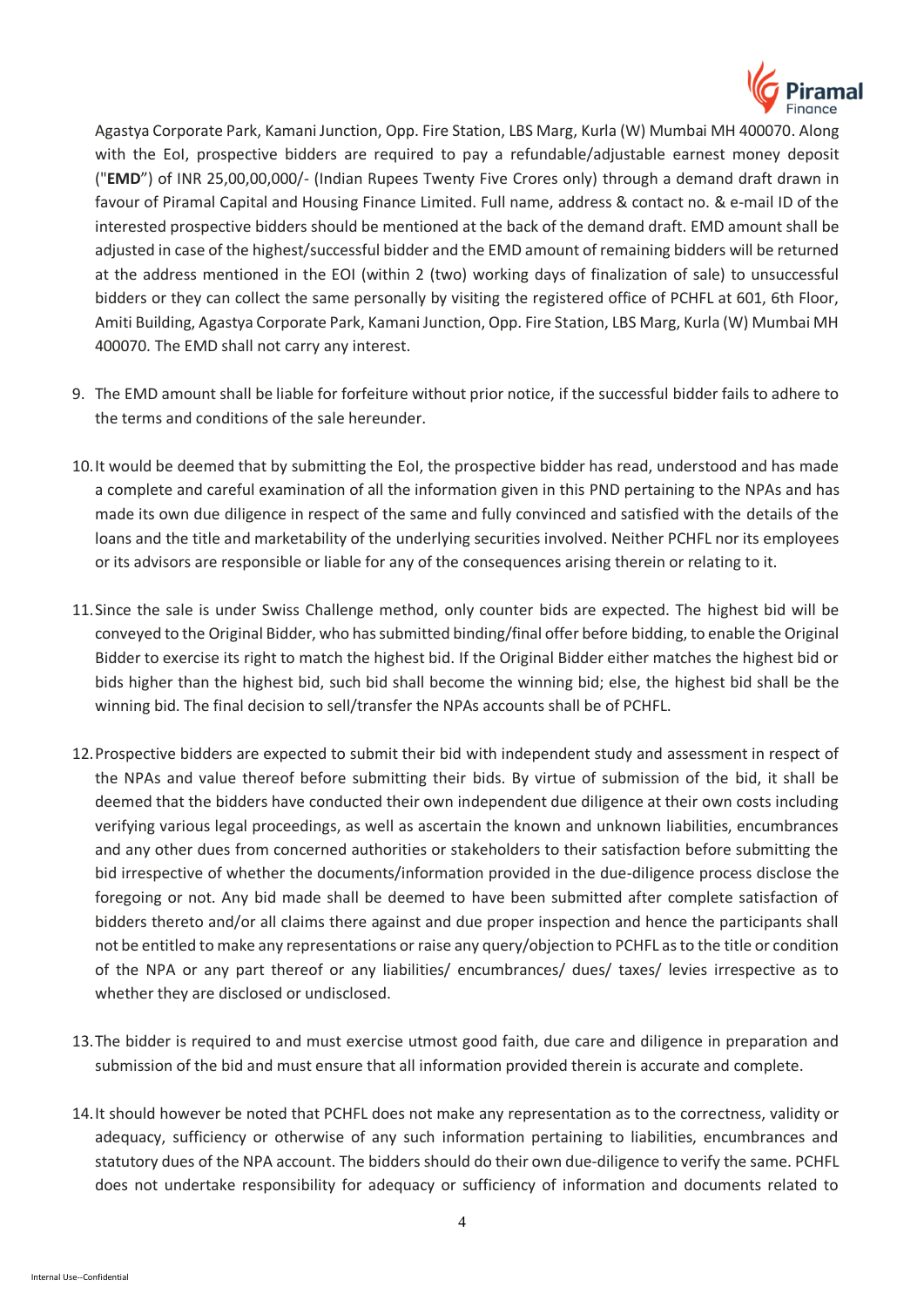

financial asset in respect of the NPA account.

- 15.The bidders should not limit or restrict their due-diligence to the documents for assessing the complete risk or even for evaluating the NPA account.
- 16.Conditional and/or contingent bids shall be liable to be disqualified by PCHFL.
- 17.The bidder shall not be entitled to withdraw or cancel bid once submitted.
- 18.The successful bidders shall agree to take all the risks and responsibilities in respect of various agreements with the obligor and obligations/ contracts / liabilities undertaken by PCHFL on behalf of the obligor now due or that may become due in future.
- 19.All costs, expenses and liabilities incurred by each bidder in connection with the transaction of sale of NPAs, including (without limitation) in connection with due diligence, preparation and/or submission of the bid, including fees and disbursements of its own advisors, if any, shall be borne and paid by such bidder, whether its bid is accepted or rejected for any reason and PCHFL does not assume any liability whatsoever in this connection.
- 20.Any discussions or any clarifications, information sought or divulged with respect to the bid will not constitute an invitation or commitment by PCHFL to enter into any agreement, undertaking or covenant with the bidder nor shall PCHFL be liable to consummate or deal with any participant on the basis of such discussion, negotiation, information.
- 21.The successful bidder shall be solely and absolutely responsible for completion of all statutory, regulatory and other compliances for the assignment of NPAs including incurring of any costs, charges and expenses and payment of fees and duties (including the adjudication, stamp duty and registration fee and other similar levy payable and whether payable in one or more states or jurisdictions), statutory and otherwise.
- 22.In those cases, where Insolvency and Bankruptcy Code, 2016 is invoked and NCLT proceedings are in progress, if any concurrence/permission of NCLT/RP/CoC is required, the same shall be the sole responsibility of the successful bidder.
- 23.PCHFL reserves the right to alter, modify the terms and conditions of the proposed sale or to cancel the proposed sale at any stage of transaction, without assigning any reason whatsoever. The decision of PCHFL in this regard shall be final, binding and conclusive. Please note that the sale shall be subject to final approval by PCHFL.
- 24.The successful bidder will be intimated by PCHFL after conducting bidding and following the Swiss Challenge process. After approval/confirmation of transfer of NPAs by PCHFL, the same will be intimated to the successful bidder. On the next working day (or such extended period as may be granted by PCHFL in its sole discretion) from the receipt of final confirmation, the successful bidder shall have to deposit 100% (one hundred percent) purchase consideration post adjustment of EMD amount. Sale of Non-Performing Assets to the successful bidder shall be effected by execution of the necessary and appropriate assignment agreement(s) in favour of the successful bidder, only upon receipt and realization from the successful bidder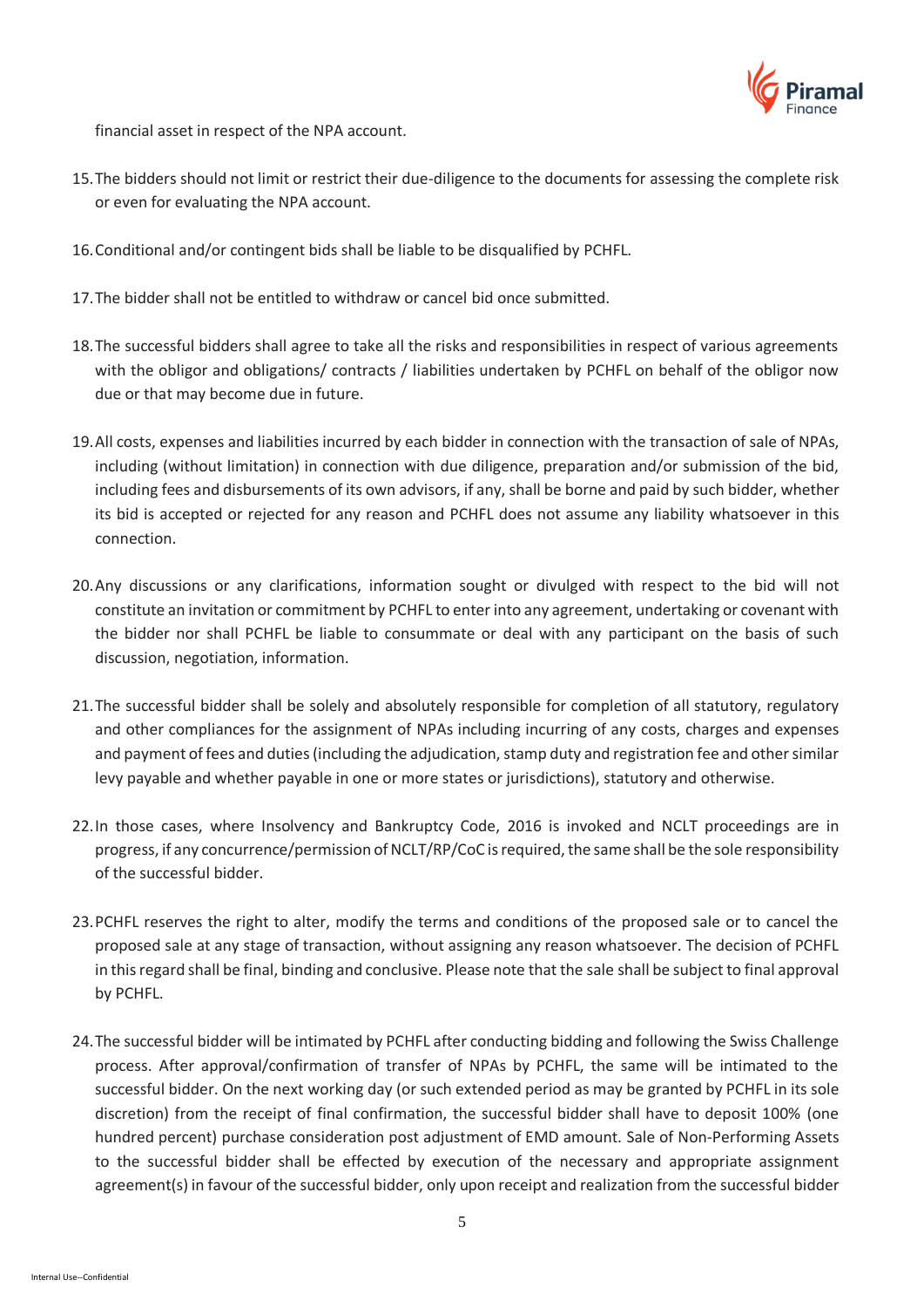

of the entire purchase consideration. The draft assignment agreement which will be provided by PCHFL to the interested participants upon submission of the EoI will be adopted for the ensuing transaction. Submission of the bid shall be construed as unconditional acceptance of the same. Please note there shall be no deliberations, negotiation on the draft of assignment agreement and the drafts are not subject to discussion and modifications.

- 25.Please note that any taxes that may be arising out of the transaction shall be payable by the successful bidder/transferee.
- 26.All the documents that the successful bidder has to collect from PCHFL under the terms of the assignment agreement(s) will be held at the registered office of PCHFL at 601, 6th Floor, Amiti Building, Agastya Corporate Park, Kamani Junction, Opp. Fire Station, LBS Marg, Kurla (W) Mumbai MH 400070, until collected by the successful bidder during normal office hours on or after the execution of assignment agreement(s) and at any date within 45 (forty-five) days of the execution of assignment agreement(s). It should be noted that it shall be the sole responsibility of the successful bidder, at its own cost and expense, to collect the aforesaid documents from the office of PCHFL.
- 27.PCHFL may, at any time until actual assignment and for any reason, without giving any reason thereof, cancel the sale process and in its sole discretion follow a different method for sale/transfer of the NPAs which may not be mentioned above or change/extend the deadlines/timelines outlined in this PND. PCHFL shall communicate such change/extension/cancellation, if any, to the bidders. Upon such action, PCHFL's decision in this behalf shall be final and binding on all the bidders.
- 28.PCHFL reserves the right to accept/reject any bid, irrespective of whether such bid is of highest amount or not, without assigning any reasons at its discretion. The decision of PCHFL in this regard shall be final and conclusive.
- 29.In the event of any dispute and /or difference on the point of meaning or definition of any particular word used in this PND or, in respect of interpretation of any clause of this PND or, this PND as a whole or, in respect of sequence of events mentioned therein, decision of PCHFL shall be final and binding on all the parties concerned.
- 30.Disputes, if any, arising between the parties in relation to this PND shall be settled by way of mutual discussion and in case an amicable settlement is not reached, shall be subject to jurisdiction of courts situated at Mumbai, and governed in accordance with the laws of India.
- 31.PCHFL has absolute and unimpeachable right with respect to all the matters starting from receiving, considering, accepting the bid or transferring the Non-Performing Assets and such right without limitation encompasses right to not to receive, not to consider, not to accept the bid and decide not to transfer the NPAs. PCHFL would not entertain any claim from any SCs/RCs/Banks/NBFC/FI in this regard.
- 32.PCHFL may, at its sole discretion, add, amend, vary, modify, delete, any of the conditions of this PND as may be deemed necessary in the light of the facts and circumstances and also issue one or more addenda, corrigendum as required without giving any reasons thereto.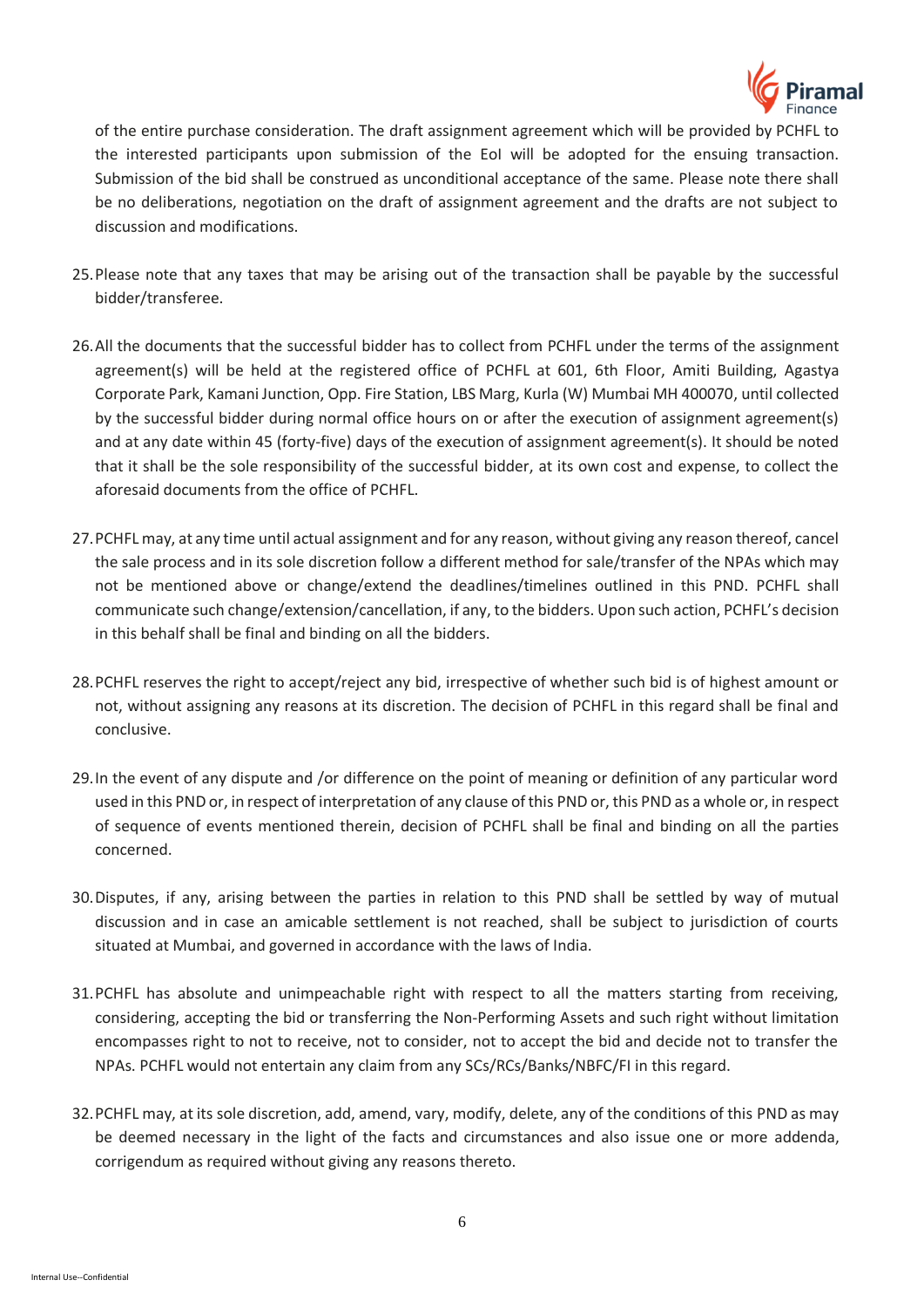

For Piramal Capital & Housing Finance Limited

Sd/- Authorised Signatory

Date: 10.6.2022 Place: Mumbai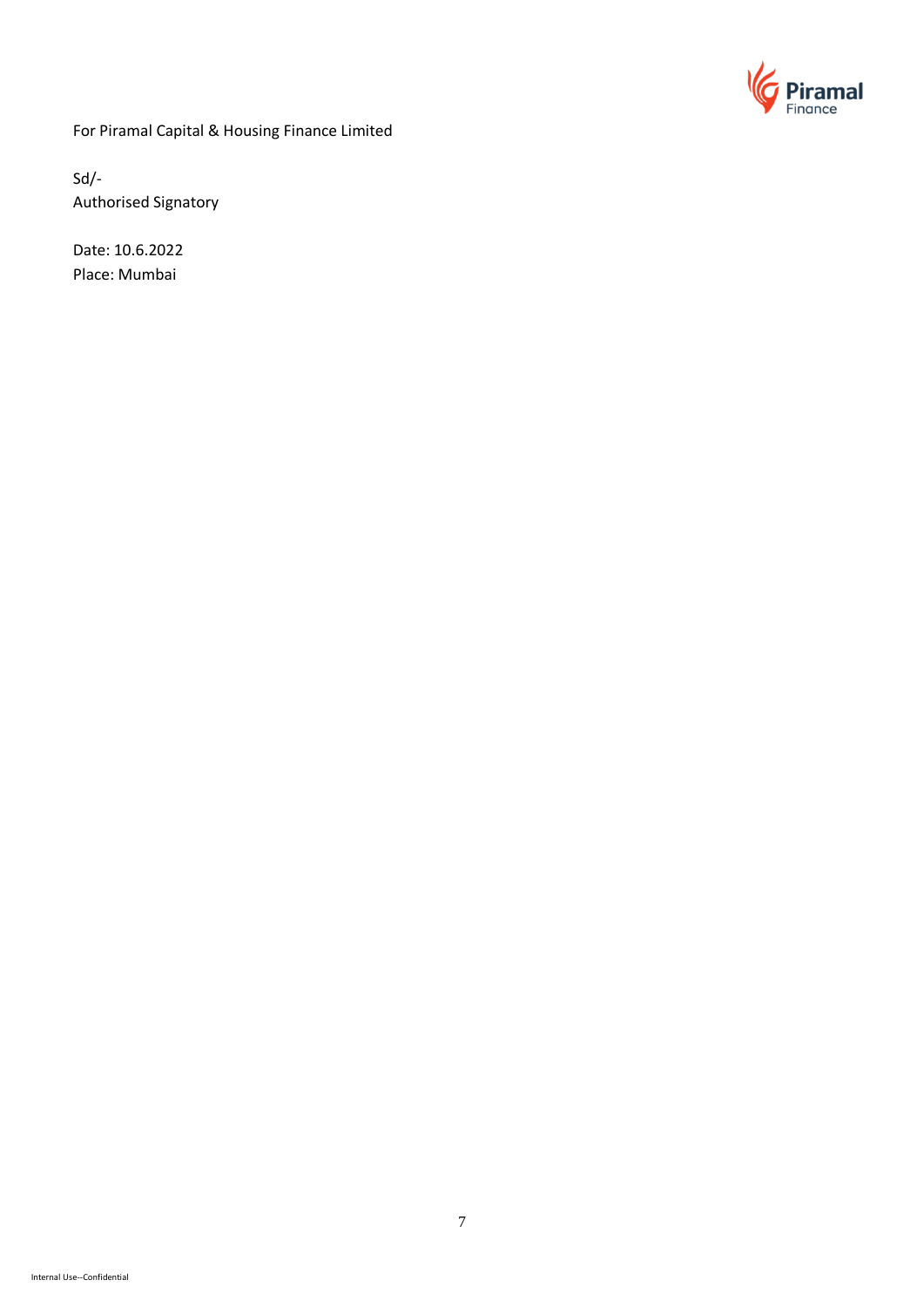

# **Annexure 1 Letter of Intent (On Interested Participant's Letter Head)**

Date: [●]

To

# **Piramal Capital & Housing Finance Limited**

601, 6th Floor, Amiti Building, Agastya Corporate Park, Kamani Junction, Opp. Fire Station, LBS Marg, Kurla (W) Mumbai MH 400070

# Sir / Madam,

# **Sub**: **Sale of Financial Assets (Non-Performing Assets) by Piramal Capital & Housing Finance Limited.**

- 1. We refer to the Public Notice Document available on the website of Piramal Capital & Housing Finance Limited ("**PCHFL**") dated [●] on the proposed sale of financial assets (Non-Performing Assets).
- 2. We hereby confirm our intention to proceed with due diligence of the NPAs being put up for sale by PCHFL.
- 3. We hereby confirm that:
	- a) we are eligible to conclude the purchase of the Non-Performing Assets portfolio in accordance with the applicable laws and regulations of India;
	- b) subject to our findings and pursuant to the due diligence review, we intend to submit an Expression of Interest for the Non-Performing Assets being sold by PCHFL;
	- c) our net worth is at least INR 100,00,00,000/- (Indian Rupees One Hundred Crores only) as on March 31, 2022. We hereby undertake that in case we submit an Expression of Interest, we will also submit a certificate from our statutory auditor specifying our net worth as on March 31, 2022 along with the Expression of Interest; and
	- d) in undertaking this transaction, we have no conflict of interest with and are not related, directly or indirectly, to PCHFL.
- 4. Details of the Contact person/Authorised signatory (maximum two) with address, contact no and Email ID for all correspondences in relation to transaction, including are as under:

| <b>Name and designation</b> | <b>Contact</b><br>No. | <b>Address</b> | <b>Email address</b> |
|-----------------------------|-----------------------|----------------|----------------------|
|                             |                       |                |                      |
|                             |                       |                |                      |

5. In case the inspection of information and documents for conducting due-diligence is made available through a Virtual Data Room, please grant access of Virtual Data Room to **[***email ids***]**.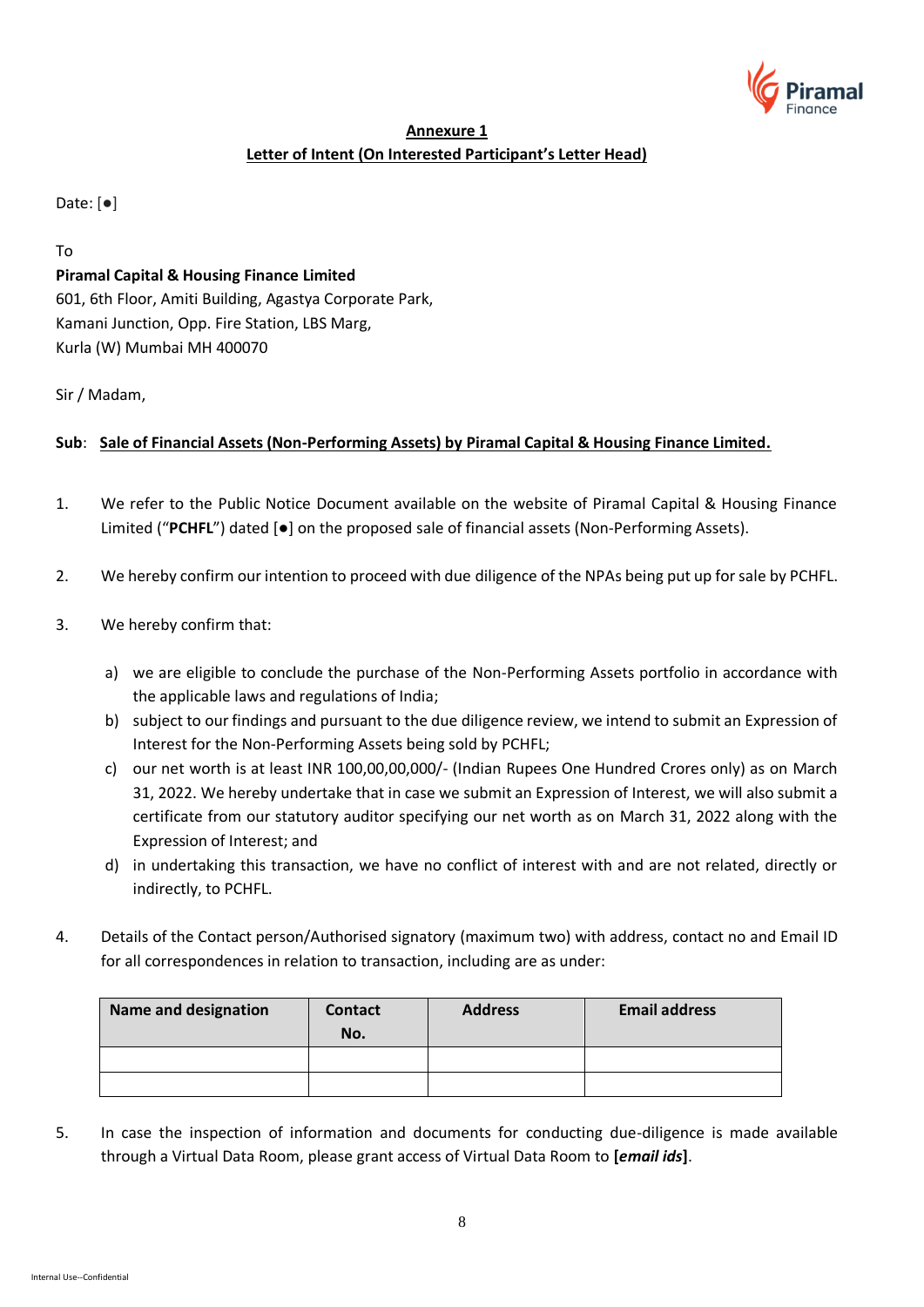

6. In case the inspection of information and documents for conducting due-diligence is made available in physical form, the details of authorized officials (maximum three) to visit the physical data room is as follows:

| <b>Name and designation</b> | Contact<br>No. | <b>Address</b> | <b>Email address</b> |
|-----------------------------|----------------|----------------|----------------------|
|                             |                |                |                      |
|                             |                |                |                      |

7. Enclosed hereto are: (a) our RBI Registration Certificate and (b) Non-Disclosure Agreement duly signed by us.

With regards,

**<Authorized Signatory>**

Encl.

1. RBI Registration Certificate

2. NDA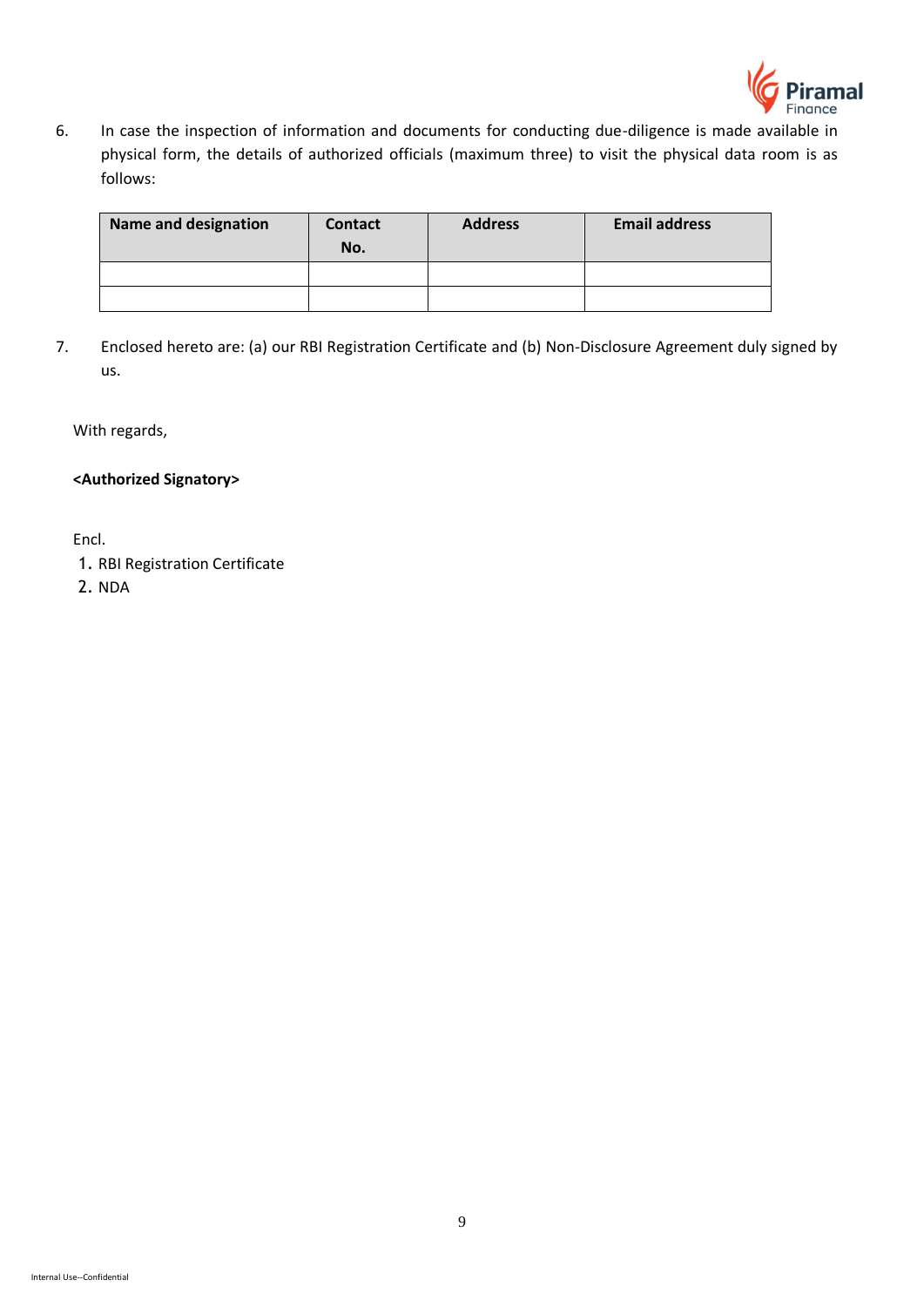

### **Annexure 2**

### **Non-Disclosure Agreement**

### **[(To be stamped as an agreement cum Indemnity)]**

### **NON-DISCLOSURE AGREEMENT**

THIS AGREEMENT is made on this day of and between: THIS AGREEMENT is made on this day of

**Example 2**, a company incorporated under the Companies Act, 1956 and registered as a [.], having its Registered Office at **\_\_\_\_\_\_\_\_\_\_\_\_\_\_\_\_\_\_\_\_\_\_\_\_\_\_\_\_\_\_\_\_\_\_(**hereinafter referred to as **"Receiving Party"** which expression unless repugnant to the context or meaning thereof be deemed to include its successors and permitted assigns) of the ONE PART;

and

**Piramal Capital & Housing Finance Limited** is a Company incorporated and registered under the provisions of the Companies Act 1956. PCHFL is carrying business inter-alia of lending (hereinafter referred to as **"PCHFL"** or **"Disclosing Party"** which expression unless repugnant to the context or meaning whereof we been include its successors and assigns) of the OTHER PART.

Receiving Party and PCHFL are hereinafter collectively referred to as "the parties" and individually as "the Party".

For the purpose of this Agreement:

"Receiving Party" means party who receives Confidential Information. "Disclosing Party" means party who discloses Confidential Information.

**WHEREAS** the Parties intend to engage in discussions and negotiations concerning the establishment of a business relationship between themselves arising out of or in respect of purchase of nonperforming assets (NPAs). In the course of such discussions and negotiations, it is anticipated that the Disclosing Party may disclose or deliver to the Receiving Party certain or some of its trade secrets or confidential or proprietary information, for the purpose of enabling the other party to evaluate the feasibility of such business relationship (hereinafter referred to as "**the Purpose**").

**AND WHEREAS** it is the intention of the Parties that such Confidential Information disclosed should not be disclosed by the Receiving Party to any third parties or to the press or anyone without prior written approval of the Disclosing Party.

**AND WHEREAS** for the protection of the Confidential Information, the Parties have decided to enter into this Agreement on the terms and conditions as mentioned hereinafter.

# **NOW, THEREFORE, THIS AGREEMENT WITNESSETH AND IT IS HEREBY AGREED BY AND BETWEEN THE**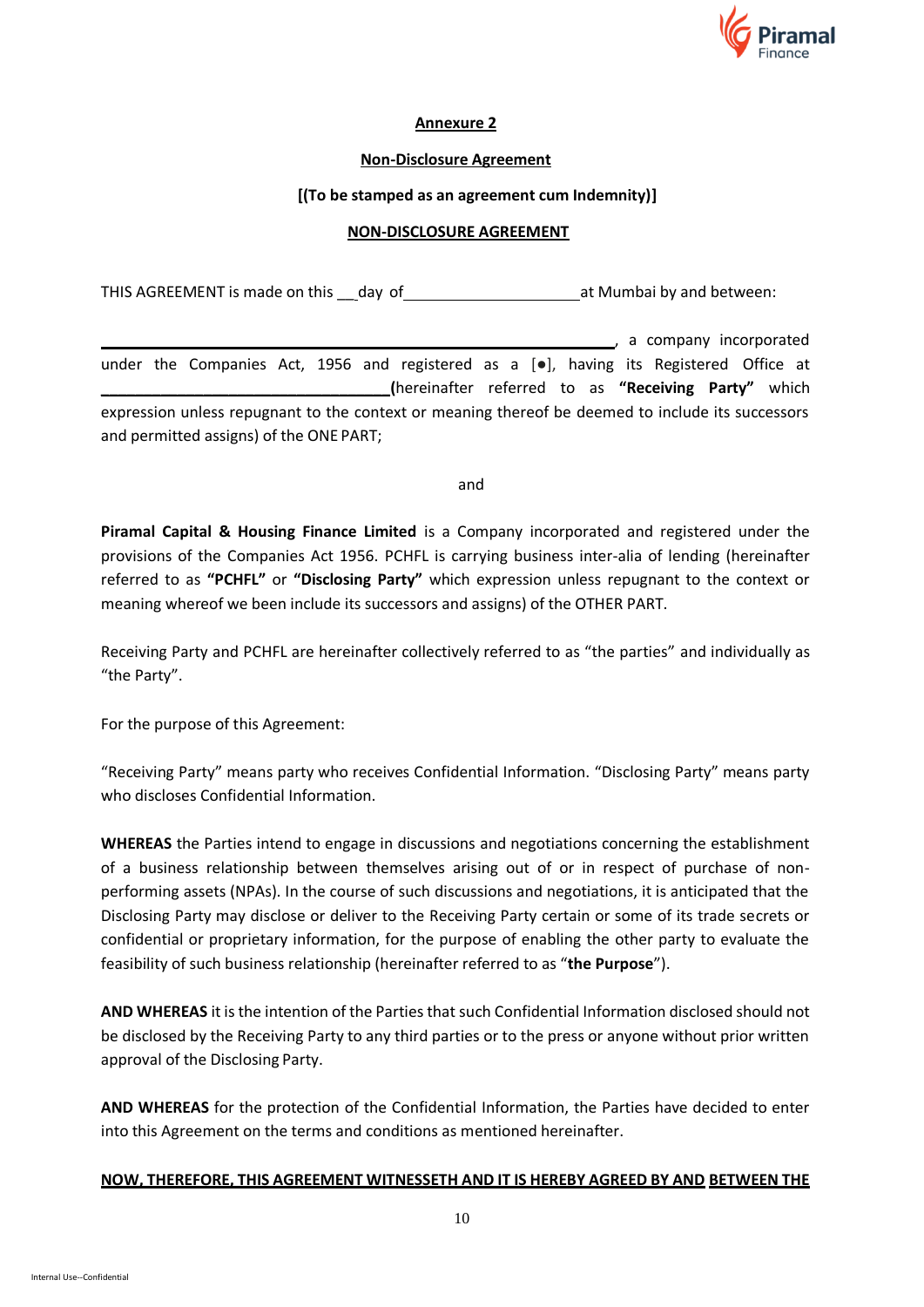

### **PARTIES HERETO AS FOLLOWS:**

1. **Confidential information**: "Confidential Information" means all information disclosed / furnished by either of the Parties to another Party in connection with the business transacted / to be transacted between the Parties. Confidential information shall include any copy, abstract, sample, note or module thereof.

The Receiving Party shall use the Confidential Information solely for and in connection with the Purpose.

2. **Non-disclosure**: The Receiving Party shall not commercially use or disclose any Confidential Information or any materials derived there from to any other person or entity other than persons in the direct employment of the Receiving Party who have a need to have access to and knowledge of the Confidential Information solely for the Purpose authorised above. The Receiving Party may disclose Confidential Information to consultants only if the consultant has executed a Non-disclosure agreement with the Receiving Party that contains terms and conditions that are no less restrictive than these. The Receiving Party shall take appropriate measures by instruction and written agreement prior to disclosure to such employees to assure against unauthorised use or disclosure.

The Receiving Party agrees to notify the Disclosing Party immediately if it learns of any use or disclosure of the Disclosing Party's Confidential Information in violation of the terms of this Agreement. Further, any breach of non-disclosure obligations by such employees or consultants shall be deemed to be a breach of this Agreement by the Receiving Party and the Receiving Party shall be accordingly liable there for.

Provided that the Receiving Party may disclose Confidential information required to be disclosed under law, under the order of any court, Tribunal or government, Statutory or Regulatory authorities, or Governmental agency as so required by such order, provided that the Receiving Party shall, first notify the Disclosing Party of such order and afford the Disclosing Party the opportunity to seek appropriate protective order relating to such disclosure.

- 3. **Publications**: Neither party shall make news releases, public announcements, give interviews, issue or publish advertisements or publicize in any other manner whatsoever in connection with this Agreement, the contents/provisions thereof, other information relating to this Agreement, the Purpose, the Confidential Information or other matter of this Agreement, without the prior written approval of the other party.
- 4. **Term**: This Agreement shall be effective from the date hereof and shall terminate on the Expiry date, being earlier of:
	- (a) the date falling one month months from the date hereof, and
	- (b) the consummation of the transaction contemplated herein.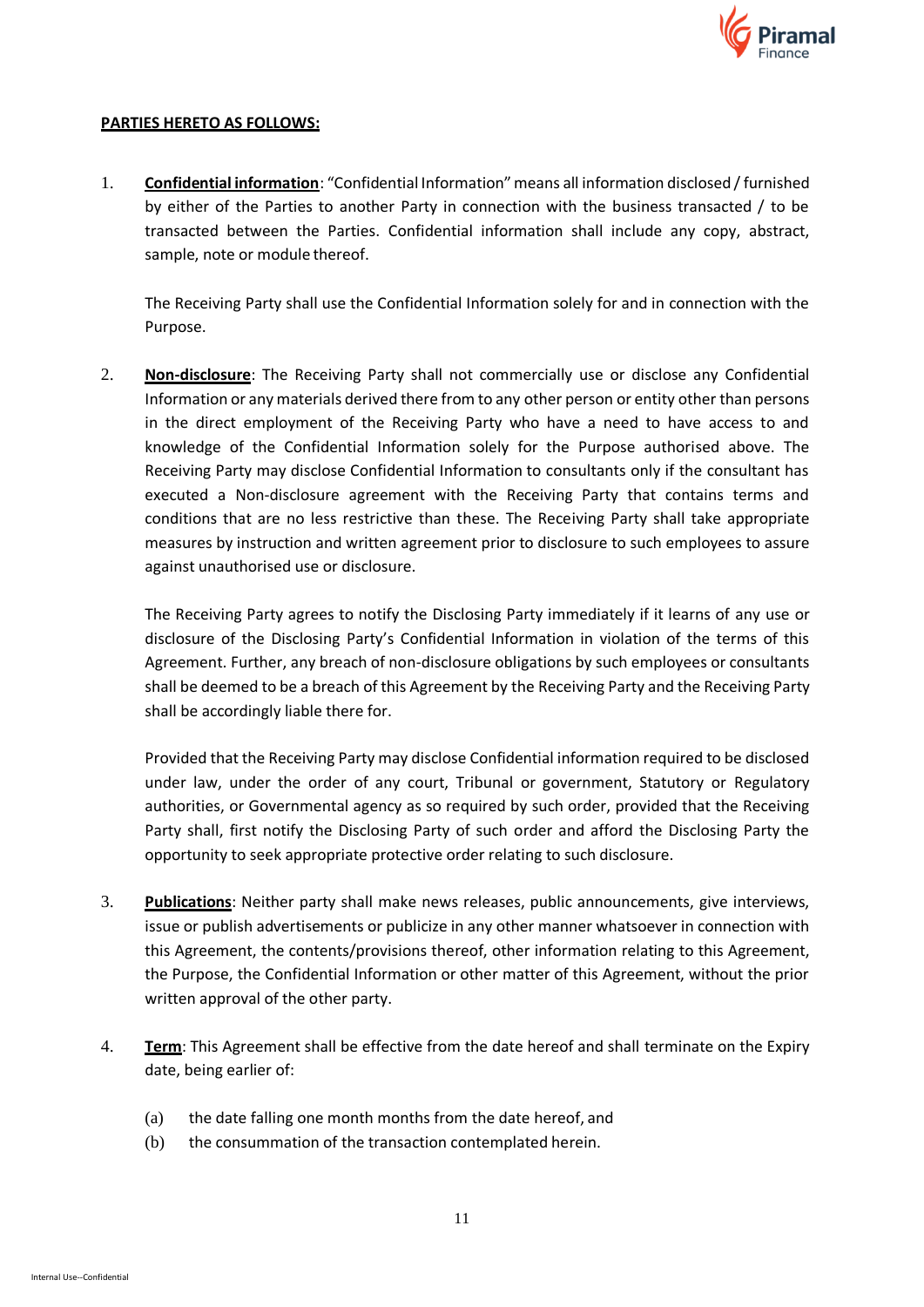

Upon expiration or termination as contemplated herein the Receiving Party shall immediately cease any and all disclosures or uses of Confidential Information; and at the request of the Disclosing Party, the Receiving Party shall promptly return or destroy all written, graphic or other tangible forms of the Confidential information and all copies, abstracts, extracts, samples, notes or modules thereof received by it. The receiving party is obliged to keep the confidential information received by it confidential even after expiry or termination of the agreement.

- 5. **Title and Proprietary Rights:** Notwithstanding the disclosure of any Confidential Information by the Disclosing Party to the Receiving Party, the Disclosing Party shall retain title and all intellectual property and proprietary rights in the Confidential Information. No license under any trademark, patent or copyright, or application for same, which are now or thereafter may be obtained by such party is either granted or implied by the conveying of Confidential Information. The Receiving Party shall not conceal, alter, obliterate, mutilate, deface or otherwise interfere with any trademark, trademark notice, copyright notice, confidentiality notice or any notice of any other proprietary right of the Disclosing Party on any copy of the Confidential Information, and shall reproduce any such mark or notice on all copies of such Confidential Information. Likewise, the Receiving Party shall not add or emboss its own or any other any mark, symbol or logo on such Confidential Information. Likewise, the Receiving Party shall not add or emboss its own or any other any mark, symbol or logo on such Confidential Information.
- 6. **Return of Confidential Information**: Upon written demand of the Disclosing Party, the Receiving Party shall (i) cease using the Confidential Information, (ii) return the Confidential Information and all copies, abstract, extracts, samples, notes or modules thereof to the Disclosing Party within seven (7) days after receipt of notice, and (iii) upon request of the disclosing party, certify in writing that the Receiving Party has complied with the obligations, set forth in this paragraph.
- 7. **Indemnity:** The Receiving party promises to indemnify the Disclosing party against any loss, liability, claims, damages caused and expenses suffered or incurred by the Disclosing party as a result of any act or omission or negligence or misrepresentation of the Receiving Party or its employees/agents in pursuance of this agreement.
- 8. **Damages:** The Receiving Party acknowledges that if the Receiving Party fails to comply with any of its obligations hereunder, the Receiving Party will be liable to pay the Disclosing Party damages which would be equivalent to INR 300 crores.
- 9. **Remedies:** The Receiving Party acknowledges that if the Receiving Party fails to comply with any of its obligations hereunder, the Disclosing Party may suffer immediate, irreparable harm for which monetary damages may not be adequate. The Receiving Party agrees that, in addition to all other remedies provided at law or in equity, the Disclosing Party shall be entitled to injunctive relief hereunder.
- 10. **Entire Agreement, Amendment, Assignment**: This Agreement constitutes the entire agreement between the parties relating to the matters discussed herein and supersedes any and all prior oral discussions and/or written correspondence or agreements between the parties. This agreement may be amended or modified only with the mutual written consent of the parties.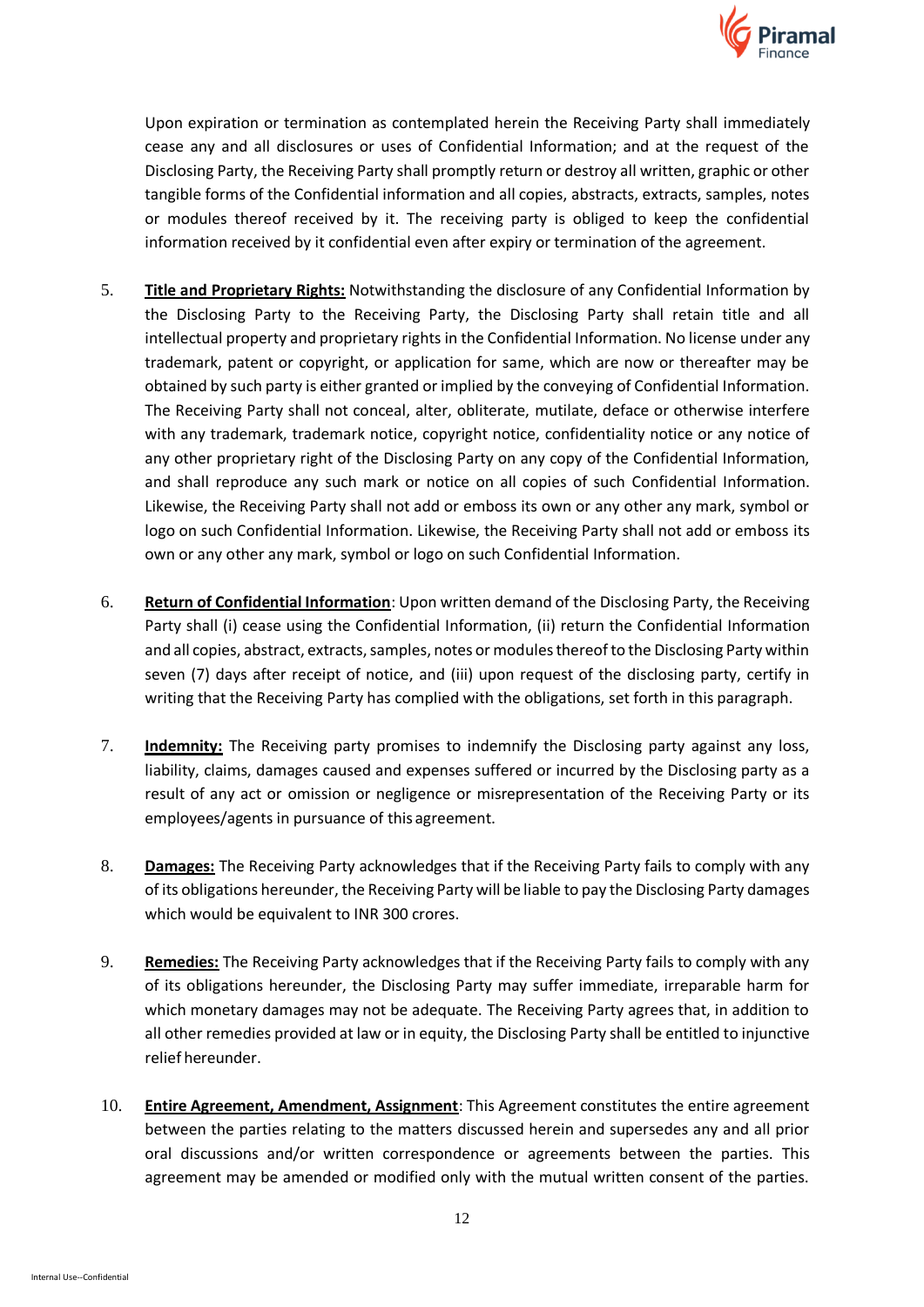

Neither this agreement nor any right granted hereunder shall be assignable or otherwise transferable.

11. **Notices:** Any notice or other communication under this Agreement shall be in writing and shall be delivered personally, or sent by pre-paid first class post or recorded delivery or by commercial courier or by electronic mail, to a party at its address as set out below:

Disclosing Party: Name: Piramal Capital & Housing Finance Limited Address: 601, 6th Floor, Amiti Building, Agastya Corporate Park, Kamani Junction, Opp. Fire Station, LBS Marg, Kurla (W) Mumbai MH 400070. Attention:Mr. Sunil Adukia Email: sunil.adukia@piramal.com

Receiving Party: Name: [●] Address: [●] Attention:[●] Email: [●]

Or as otherwise specified by a party by notice in writing to the other party.

- 12. **Governing Law and Jurisdiction**: The provisions of this Agreement shall be governed by the laws of India and the competent courts situated at Mumbai shall have exclusive jurisdiction over any matters arisinghereunder.
- 13. **General:** The Receiving Party shall not reverse-engineer, decompile, disassemble or otherwise interfere with any software disclosed hereunder. All Confidential Information is provided "as is". In no event shall the Disclosing Party be liable for the inaccuracy or incompleteness of the Confidential Information. None of the Confidential Information disclosed by the parties constitutes any representation, warranty, assurance, guarantee or inducement by either party to the other with respect to the fitness of such Confidential Information for any particular purpose or infringement of trademarks, patents, copyrights or any right of third persons.

The Parties represent and warrant that the persons executing this Agreement are duly authorised to execute this Agreement for and on its behalf.

**IN WITNESS WHEREOF, the Parties hereto have executed these presents the day, month and year first hereinabove written.**

For and on behalf of [*Name of Receiving Party*]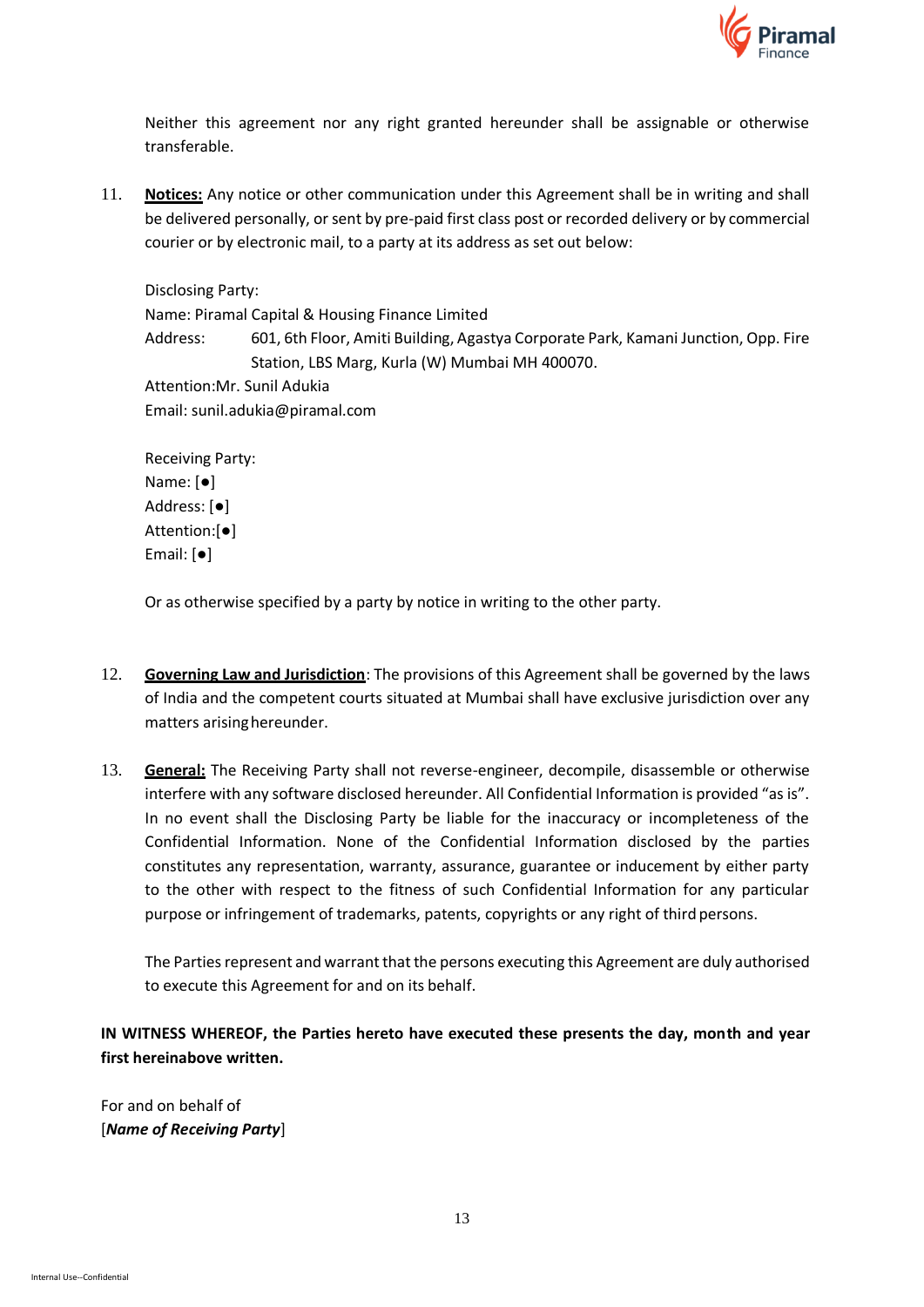

(Authorized Signatory) [(Name and designation of Authorised Signatory)]

For and on behalf of **PIRAMAL CAPITAL & HOUSING FINANCE LIMITED** 

(Authorised Signatory) [(Name and designation of Authorised Signatory)]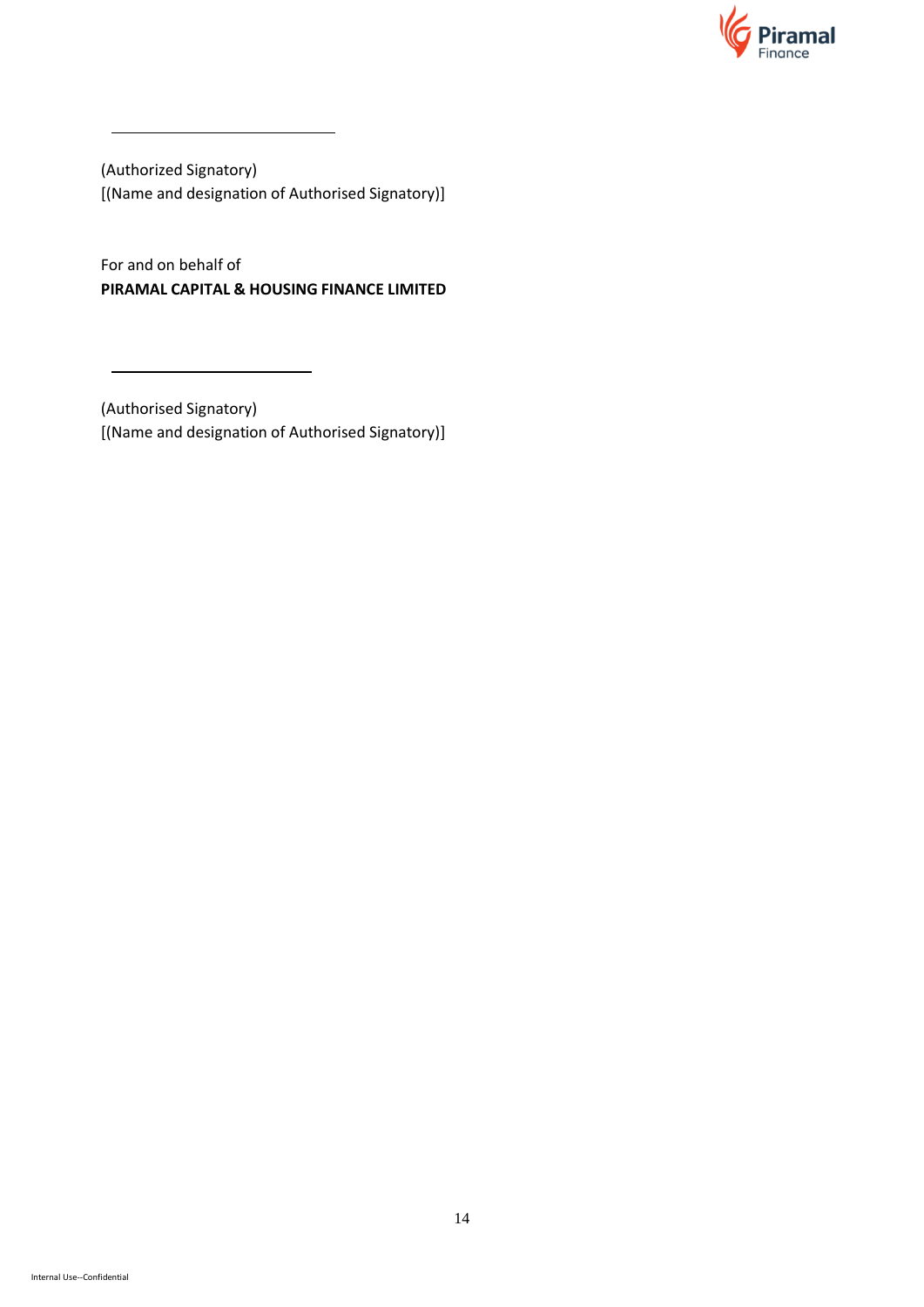

### **Annexure 3**

### **Expression of Interest (On Bidders Letter Head)**

Date:

**Piramal Capital & Housing Finance Limited** 601, 6th Floor, Amiti Building, Agastya Corporate Park, Kamani Junction, Opp. Fire Station, LBS Marg, Kurla (W) Mumbai MH 400070 Sir / Madam,

# **Sub: Sale of Financial Assets (Non-Performing Assets) of Piramal Capital & Housing Finance Limited**

- 1. We refer to the Public Notice Document dated [●] ("**PND**") available on the website of Piramal Capital & Housing Finance Limited ("**PCHFL**"). We hereby express our interest to acquire the financial assets put up for sale by PCHFL pursuant to the said Public Notice Document.
- 2. We hereby confirm that:

To

- a) being duly authorised to represent and act for and on behalf of Theorem 2011 and having studied and fully understood all the information provided in the above referred PND, the undersigned hereby apply as a bidder for the purchase of Non-Performing Asset (*as defined in the PND*) of PCHFL accordingly to the terms and conditions of the offer made by PCHFL as specified in the PND after understanding all consequences and with full satisfaction;
- b) the PAN of the bidder is  $\hspace{1.6cm}$ ;
- c) PCHFL is hereby authorised to conduct any inquiries/investigation, without being bound to do so, to verify the statements, documents and information submitted in connection with the bid;
- d) PCHFL and its authorised representatives may contact the following person(s) for any further information – etc.
- e) We are eligible and have the financial capacity to conclude the purchase of the Non-Performing Assets in accordance with the applicable laws and regulations of India;
- f) We have already executed NDA in the month of \_\_\_\_\_, 2022 and the same shall stand valid; and
- g) in undertaking this transaction, we have no conflict of interest with and are not related, directly or indirectly, to PCHFL.
- 3. Resolution of Board of Directors / Power of Attorney (POA) duly supported by the Board Resolution authorizing the signatories of the EoI has been enclosed. Details of the contact Person / authorised